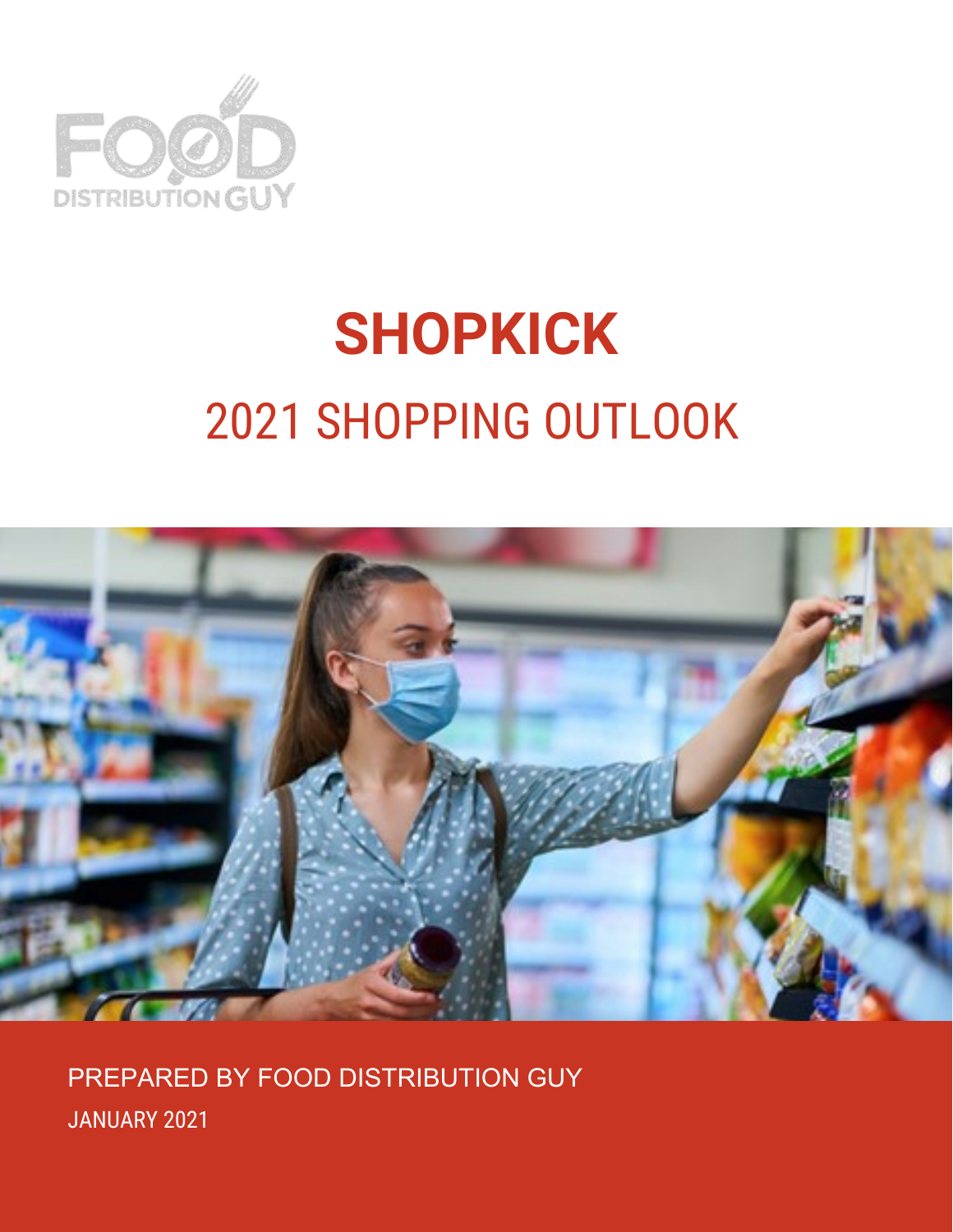The pandemic has forever changed consumers shopping habits. This is not so more evident than with online shopping. Prior to COVID-19, most Canadians were risk adverse. Today, 47% of consumers indicate they've been shopping online more often since the pandemic began. While consumers still value the instore shopping experience, 64% cite the risk of exposure to COVID-19 as a reason to avoid stores.[1] The question that most ponder is how will consumer shopping habits look in 2021? Shopkick surveyed more than 14,000 consumers to gain insights into what they expect shopping habits, purchasing behaviors, health and safety precautions, and a return to normalcy to look like this coming year.

#### *This report summarizes Shopkick's findings.*

# **2021 CONSUMER OUTLOOK**

60% of consumers indicated the pandemic has forever changed their shopping habits.

## How do you foresee your shopping habits permanently changing?

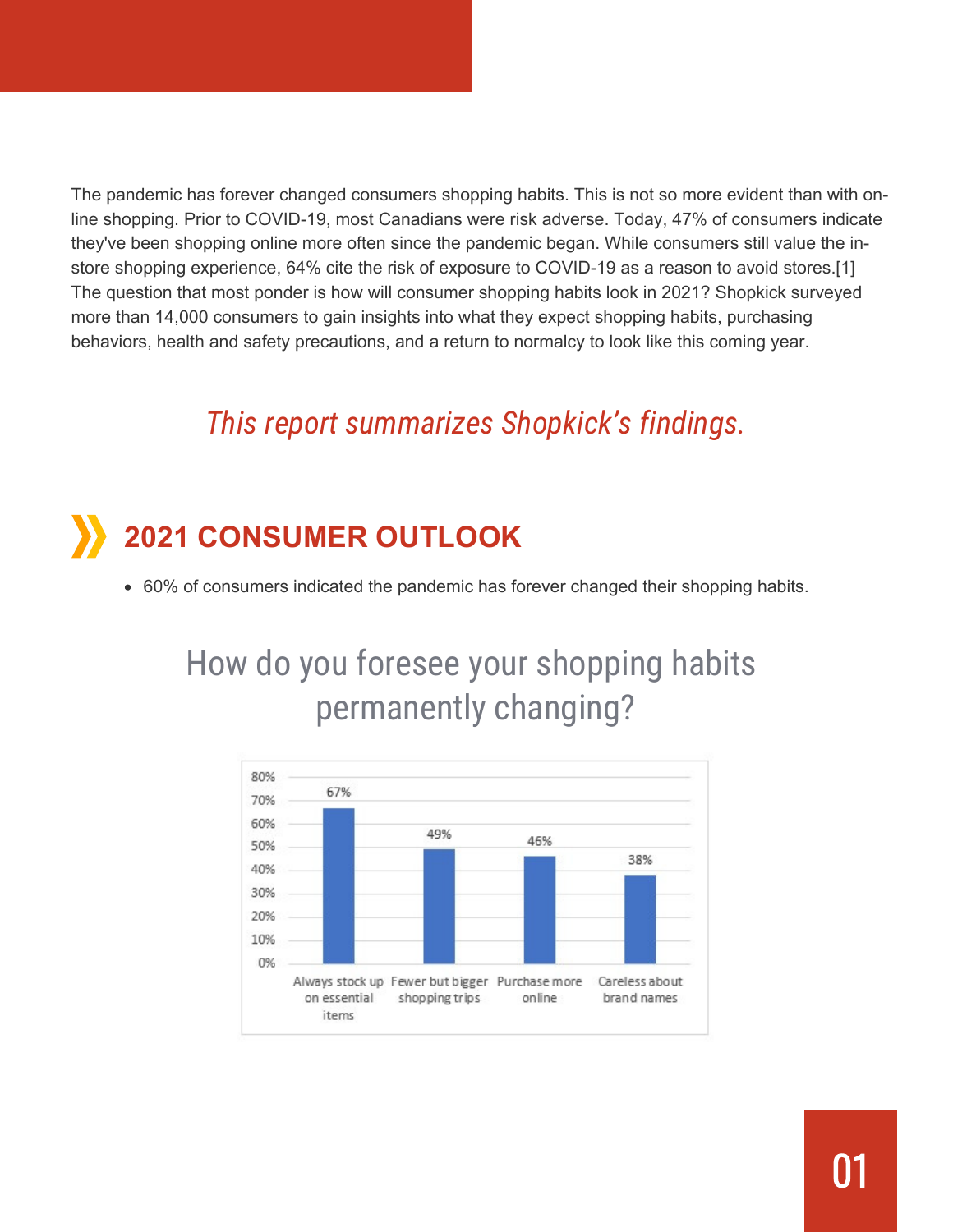- 51% of Canadians plan to keep their cupboards stocked with excess supplies.[2]
- Despite the popularity of online shopping, consumers still plan to do the majority of their shopping in physical stores next year.

### Essential vs. Non-Essential Items – Brick & Mortar



• Product pricing will continue to be a determinant factor when purchasing a particular brand. A majority of consumers will be tightening their belts when purchasing both essential (58%) and nonessential (69%) items.